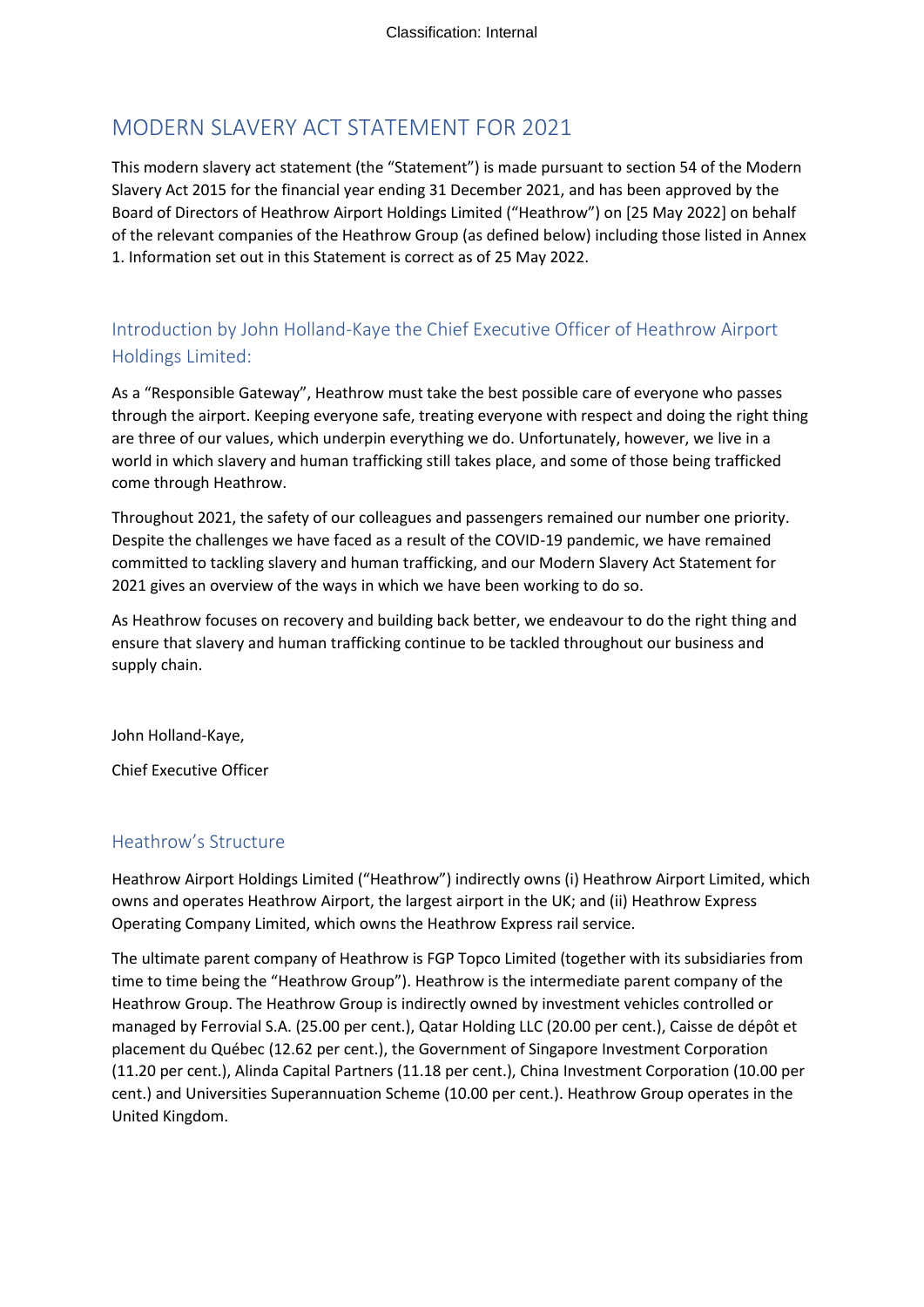As of 31 December 2021, the Heathrow Group has a monthly average of 5,573 colleagues. For a more detailed description of our business, including profit and loss, and balance sheet, please refer to the latest annual reports and financial statements of the Heathrow Group entities.

### Heathrow's Business

The effects of the COVID-19 pandemic still represent a seismic challenge for the aviation industry, including Heathrow. In 2021, passenger traffic fell to 19.4 million, the lowest level for nearly 50 years.

Whilst the path ahead remains uncertain and full recovery of the aviation sector will take time, we move forward as a stronger and more resilient organisation, better placed for the actions we have taken over the past two years.

We maintain a strong focus on operational performance, improving the passenger experience and investing in new and upgraded facilities. At the 2021 Skytrax World Airport Awards, Heathrow was named 'Best Airport in Western Europe', eighth overall in the category of 'World's Best Airport' and was the only UK airport to win the COVID-19 Airport Excellence Award.

Heathrow Airport remains the UK's only hub airport. Hub airports combine direct passengers, transfer passengers and freight to enable long-haul aircraft to fly to destinations all over the world. These destinations could not be served by point-to-point airports which rely on local demand alone.

By connecting the UK with overseas markets, Heathrow Airport enables businesses to reach markets around the world. The airport supports trade, attracts foreign investment into the UK and we bring overseas visitors to the UK's shores. As one of the world's leading international hub airports, Heathrow Airport provides the UK with global connectivity.

## Our Supply Chain

As the UK's only hub airport, Heathrow Airport has a critical role to play in the national economy – both today and in the future. We aim to operate Heathrow Airport as a place that drives change throughout our supply chain, delivering ethical, sustainable, and low-carbon procurement and sourcing as far as possible.

Heathrow's supply chain is both extensive and global, and incorporates a wide range of products and services spanning a variety of industry sectors, broadly grouped as follows:

- Capital Construction and Property;
- Engineering, Maintenance & Facilities Management;
- Professional Services;
- Passenger Experience;
- IT Services and Telecoms;
- Office Services, Supplies, Uniforms & Travel; and
- Group Service Contracts (including statutory services, rent, rates, utilities, policing etc.).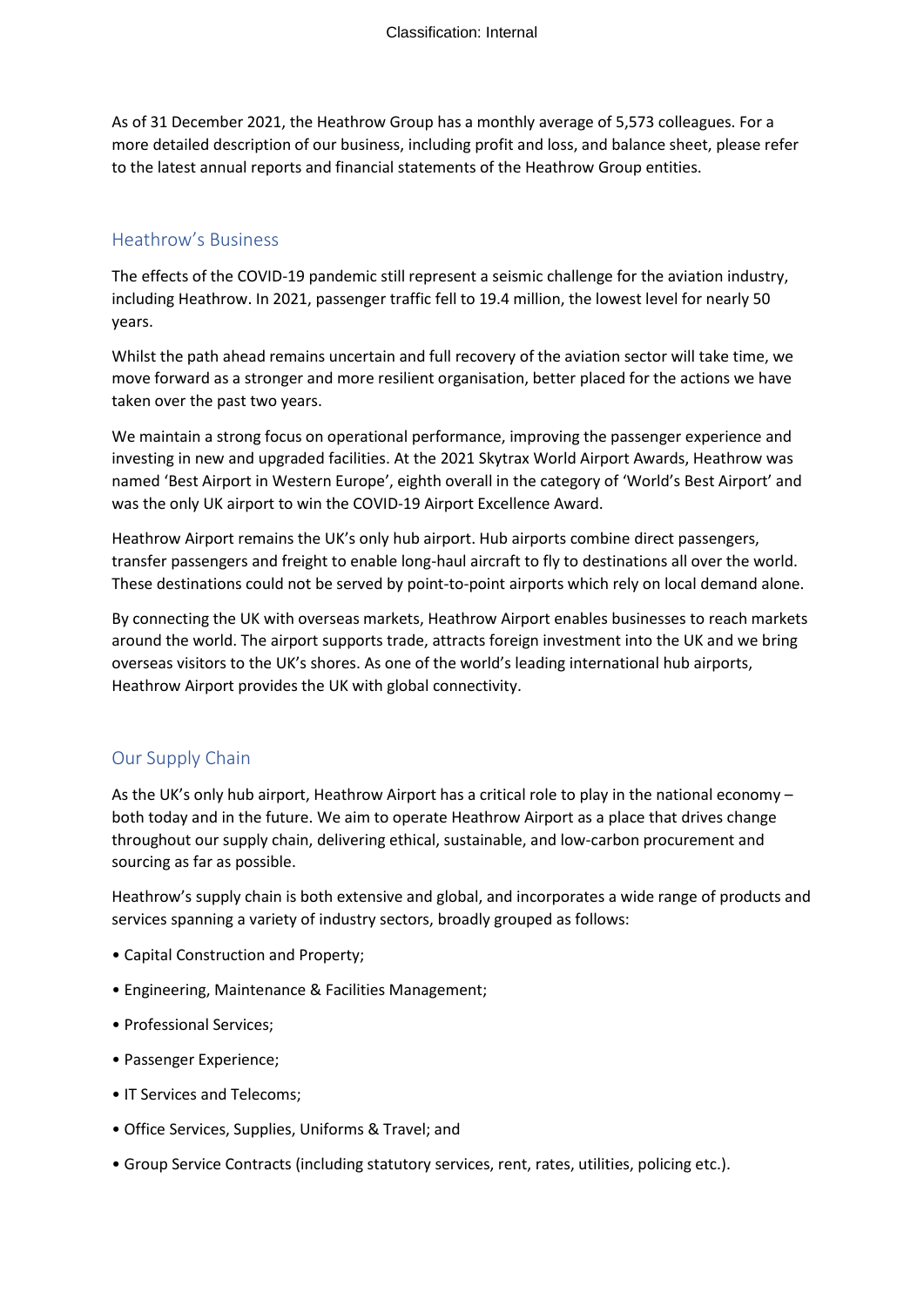Heathrow is committed to complying with all applicable laws and regulations as well as to conducting its supply chain activities in a fair, transparent and professional manner at all times.

### Supply Chain Risk Assessment and Due Diligence

Heathrow has due diligence processes which focus on: (i) identifying the parts of our supply chain that present the greatest risk; and (ii) tackling slavery and trafficking risk in the supply chain. 

Heathrow uses a third-party provider, SEDEX (Supplier Ethical Data Exchange), as the external auditing platform to support our supply chain due diligence processes. 

We previously set out clear objectives to tackle slavery and human trafficking risk in our supply chain, through conducting a thorough risk assessment, and by targeting all medium and high-risk strategic suppliers (as determined in accordance with the process described below) to register on SEDEX and this work continues.

In targeting these suppliers, we utilised the SEDEX risk methodology to identify Heathrow product categories which had a medium and high inherent risk of modern slavery. 

Our supplier selection process for new suppliers includes a requirement for suppliers in medium and high labour risk categories to make a commitment to registering with SEDEX. This is an integral part of the internal approval process. 

Heathrow is a partner of the Supply Chain Sustainability School (the "School"), which provides practical support to suppliers in the form of e-learning modules, tailored self-assessments, action plans and sustainability training which includes ethical business practices, modern slavery and human trafficking.

## Our Policies & Contractual Controls

Heathrow will not tolerate slavery or human trafficking in its business or supply chain. We embed and maintain effective systems, controls and internal policies to prevent slavery and human trafficking and take all allegations of slavery and human trafficking very seriously.

Our Modern Slavery Policy (the "Policy"):

• makes it clear that Heathrow's approach is not to tolerate modern slavery or human trafficking;

• sets out Heathrow's approach to maintaining and enforcing effective systems and controls to prevent modern slavery or human trafficking within our business and supply chain;

• clarifies each individual's role in complying with applicable laws and safeguarding vulnerable persons against modern slavery or human trafficking;

• provides clear guidance explaining the concepts of modern slavery and human trafficking, and what needs to be done where an individual suspects modern slavery or human trafficking is taking place at Heathrow Airport or in our supply chain;

• makes it clear that Heathrow expects its supply chain to comply with the requirements of the Policy, including that Heathrow Business Partners are expected to conduct themselves in accordance with the standards set out in the Policy;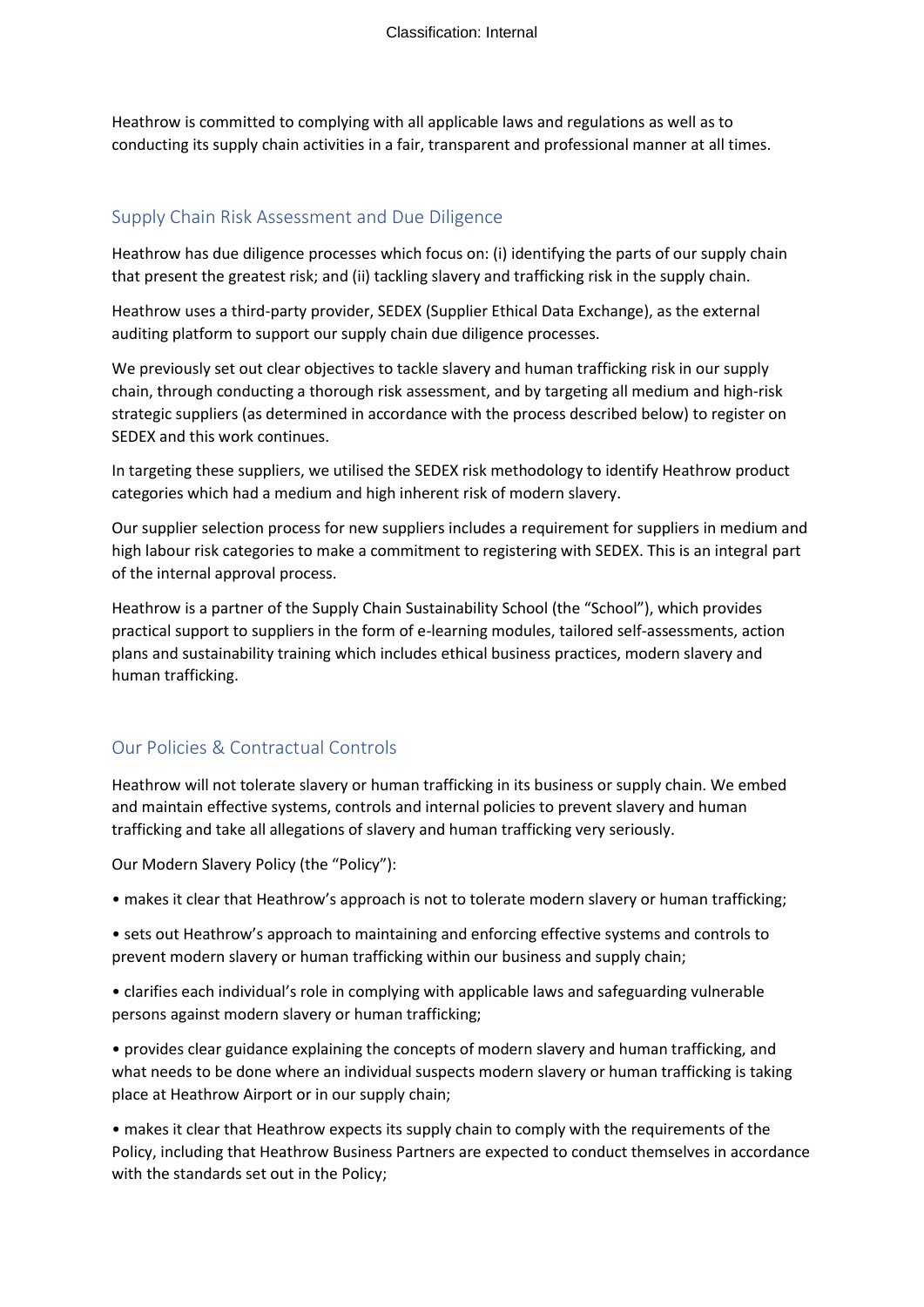• includes a statement confirming that Heathrow will not tolerate modern slavery or human trafficking at any tier in our supply chain; and

• includes Heathrow's commitment to working collaboratively with Heathrow Business Partners to increase awareness, detection and prevention of modern slavery and human trafficking, and to promote responsibility on this issue and ensure that we are transparent in our actions.

Our Sustainable Procurement Policy governs the products and services we buy, the organisations we do business with, and the contracts that we manage across all aspects of our plan for sustainable growth. '*Heathrow 2.0: Connecting People and Planet*', Heathrow's refreshed plan for sustainable growth is embedded into all procurement processes from sourcing strategies to tenders, evaluations, contract clauses and KPIs.

Our Whistleblowing Policy is aimed largely at our colleagues (permanent or temporary), but also applies to consultants, agency workers and contractors working at Heathrow Airport. This policy encourages individuals to report any wrongdoing which extends to slavery or human trafficking. All whistleblowing reports are treated in the strictest confidence and are investigated fully with appropriate remedial actions taken, where necessary in accordance with Heathrow's Internal Investigations Protocol.

Additionally, we have included robust provisions in our standard procurement and retail concession agreements to require our suppliers and concessionaires to comply with applicable anti-slavery legal obligations and Heathrow's own high standards, to provide relevant training to their personnel and to be transparent with their actions in this regard to enable us to monitor performance.

## Training Colleagues

To further ensure an understanding of the risks of modern slavery and human trafficking across our business, we have committed to raising awareness and understanding among our colleagues on the importance of preventing any form of modern slavery and human trafficking.

We have an immersive e-learning module which will be updated in 2022 to engage Heathrow colleagues on what modern slavery is, why it is important in the context of Heathrow, signs to look out for and how to escalate concerns. The module is available to all colleagues via our online learning and development platform and completion is mandatory.

## Wider Heathrow community

Heathrow works collaboratively with UK Border Force, the Met Police and other agencies operating at Heathrow Airport to assist them in detecting and disrupting potential occurrences of human trafficking.

To support making Heathrow a Responsible Gateway to the UK (a place that strives to end trafficking of people and wildlife), Heathrow works closely with Heathrow Travel Care, the independent airport crisis social work team. As a registered charity, its purpose is to assess, advise and assist anyone in, or potentially in, difficulty at Heathrow Airport, including passengers, colleagues and those who are at the airport for other reasons. This includes supporting colleagues and passengers with concerns relating to modern slavery and human trafficking.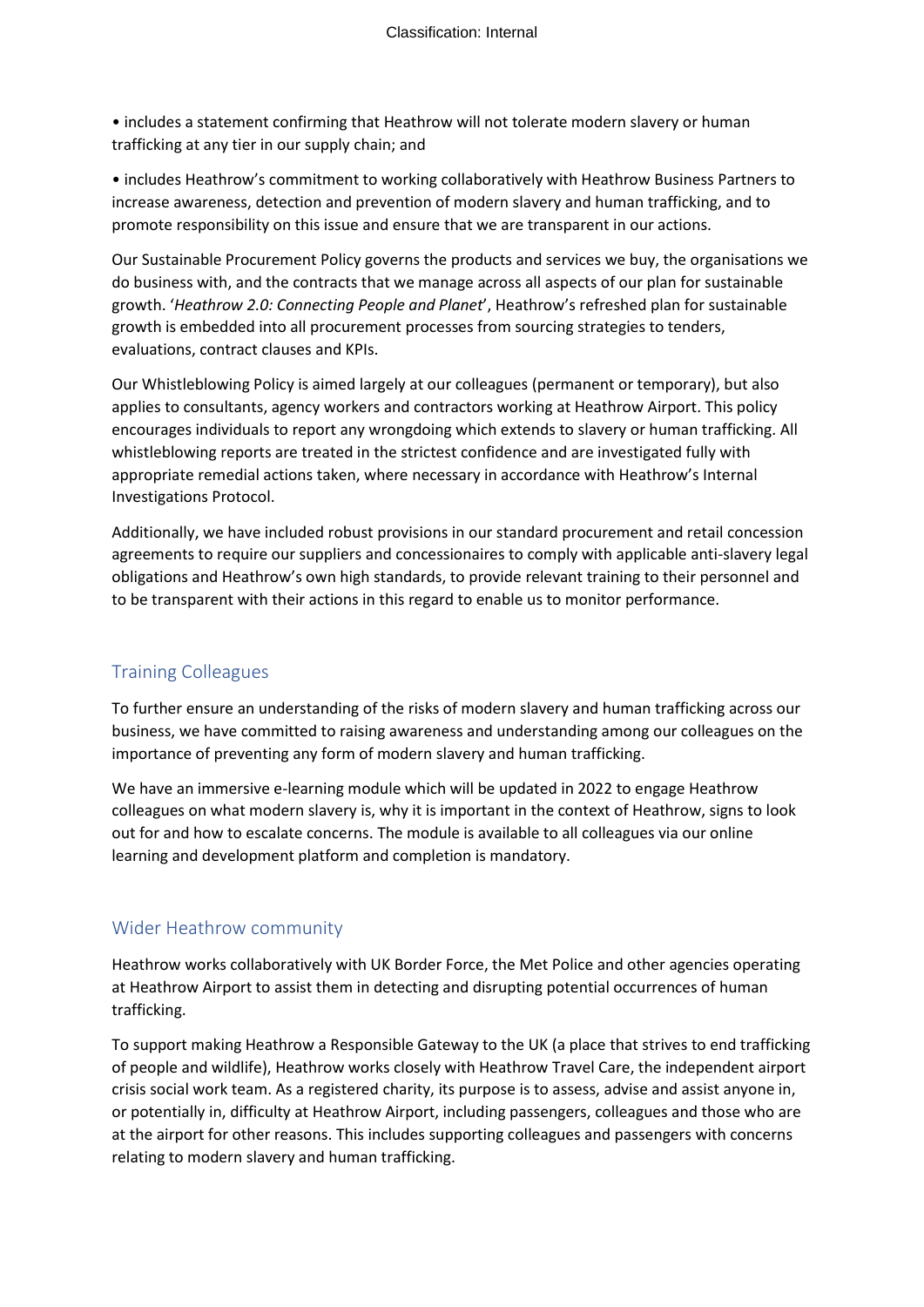### Raising awareness of Modern Slavery and Human Trafficking

During 2021, Heathrow continued to support the A21 Can You See Me campaign, focusing on equipping the public to recognise indicators of human trafficking, and report suspected scenarios. Campaign materials remained on trolleys as well as the arrivals washroom doors.

Our Responsible Business foundations detailed in *Heathrow 2.0*, our plan for sustainable growth, outline the steps taken by Heathrow in 2021 towards preventing modern slavery and human trafficking. These foundations include:

• Modern slavery and human trafficking - Heathrow will not tolerate slavery or human trafficking in its business or supply chain. We embed and maintain effective systems, controls, and internal policies to prevent slavery and human trafficking and take all allegations of slavery or human trafficking very seriously

• Paying the living wage – Heathrow became a Living Wage employer in 2017 and published our London Living Wage roadmap. Since then, we have been working to ensure that all our direct suppliers also pay the living wage, and we will continue to support other Team Heathrow partners to transition

• Responsible procurement – sustainability is built in at all stages of the procurement process so we can ensure that our partners share our values and understand our sustainability ambitions.

#### Health and safety of workers

Heathrow values the health and safety of colleagues, passengers and anyone else affected by the airport's activities. Keeping people safe is the starting point for how we operate. We have a legal and moral responsibility to ensure that we safeguard the wellbeing of our people, and also of our business partners and the public who may be affected by our activities. Our focus on health and safety is not just the right thing to do, it is the foundation of an efficient operation, a secure airport and a sustainable business.

### Supporting suppliers

Heathrow has remained committed to supporting our suppliers by remaining a firm sponsor of the Prompt Payment Code and we encourage our supply chain to adopt Prompt Payment Code practices. As a result of the COVID-19 pandemic our Prompt Payment Code performance took a hit, from 22 days average to 31.2 days in 2021. However, Heathrow is committed to ensuring that we improve our performance to resume pre-pandemic figures.

### Grievance procedures

All colleagues have continued to have access to a long-established and well-publicised process of grievance handling. The process, and its supporting policy, are agreed with our Trade Unions and accessible to all colleagues via our HUB+ intranet. Awareness of the process is embedded at all layers of our business.